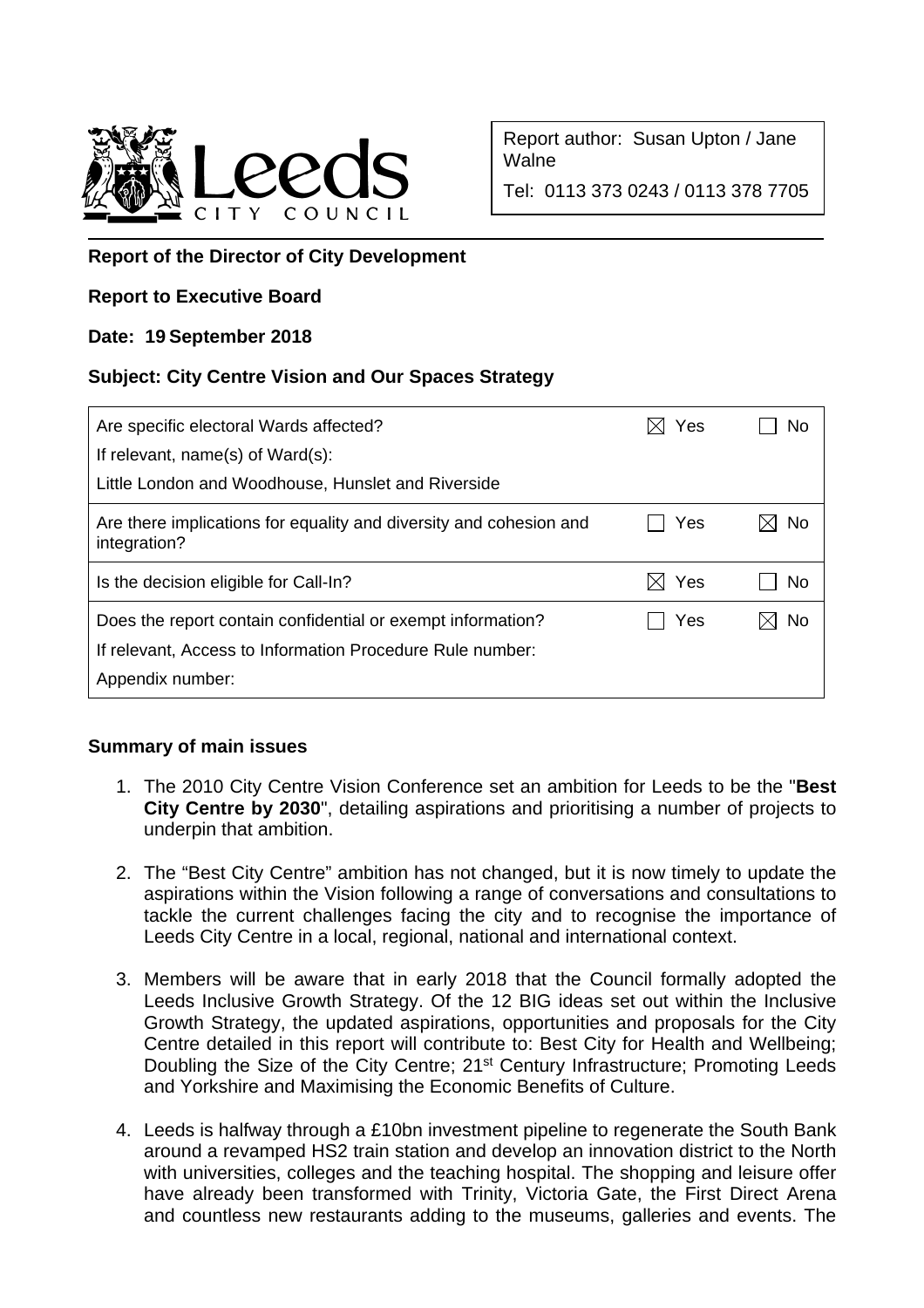City Centre is expected to double in size, with up to 16,500 new homes to be built by 2028 and 25 million day visitors to Leeds worth £31.2bn to the local economy. With the plans and strategies in place, the importance of place-making and people's experience, cannot be understated, alongside the development and delivery of high quality, resilient 21<sup>st</sup> century infrastructure.

- 5. Leeds being a diverse and vibrant city is looking to the future as an economic centre and capital of the Northern Powerhouse and Leeds City Region. Central to this city positioning is the drive to create world class public realm and spaces across Leeds, which respond to the city's diverse population, cultural significance and the effects of climate change.
- 6. Our spaces are often people's first encounter with the city, as our 'front door' to visitors, businesses and residents. Ensuring we design, deliver improvements and then maintain our spaces to the highest standards possible is essential for our city's profile locally, nationally and internationally and so the development of the Our Spaces Strategy, as set out in this report, is one key aspect of the Best City Centre Vision.
- 7. In October 2015, as early recognition that the City Centre is growing and to ensure that the quality of place was embedded through the transition, the Council developed its 'Design Ideas and Opportunities Document,' which captured public realm works that were either in delivery, in development or potential options to consider further. The outcome of this was that Executive Board endorsed the principle of the Council developing a strategic plan for public realm improvements in the City Centre.
- 8. Subsequent to this, the 'Our Spaces Strategy' has been developed as the Council's strategic document setting out the ambition for the development of public realm within the City Centre to be vibrant, inclusive, world class and to be our greatest cultural asset. This is an integral part of this Best City Centre Vision report and we are seeking Executive Board approval to commence stakeholder engagement to this draft document prior to its formalisation in early 2019.
- 9. The Best City Centre Vision and Our Spaces Strategy report has strong synergies with the Street Support, Executive Board report that is also being considered as part of this Board agenda. Taken together, the Street Support Team and the Our Spaces Strategy show a combined consideration for both people and place and are both central to the delivery of the Best City Centre Vision. With new opportunities and proposals to create a placed-based architecture for the City Centre and a new operating model for community safety, putting people at the centre regardless of the issue; the introduction of the Safer Leeds Street Support Team, will seek to significantly improve the daily focus, planning and service delivery or intervention requirements to respond to the range of challenges faced on the streets of the City Centre. The benefits and opportunities that the people and place two work-streams, present will continue to be explored and achieved in partnership moving forward.

#### **10 Recommendations**

Executive Board is recommended to:-

a) Reaffirm the Vision to be the "Best City Centre by 2030" and endorse the aspirations for the City Centre contained in this report;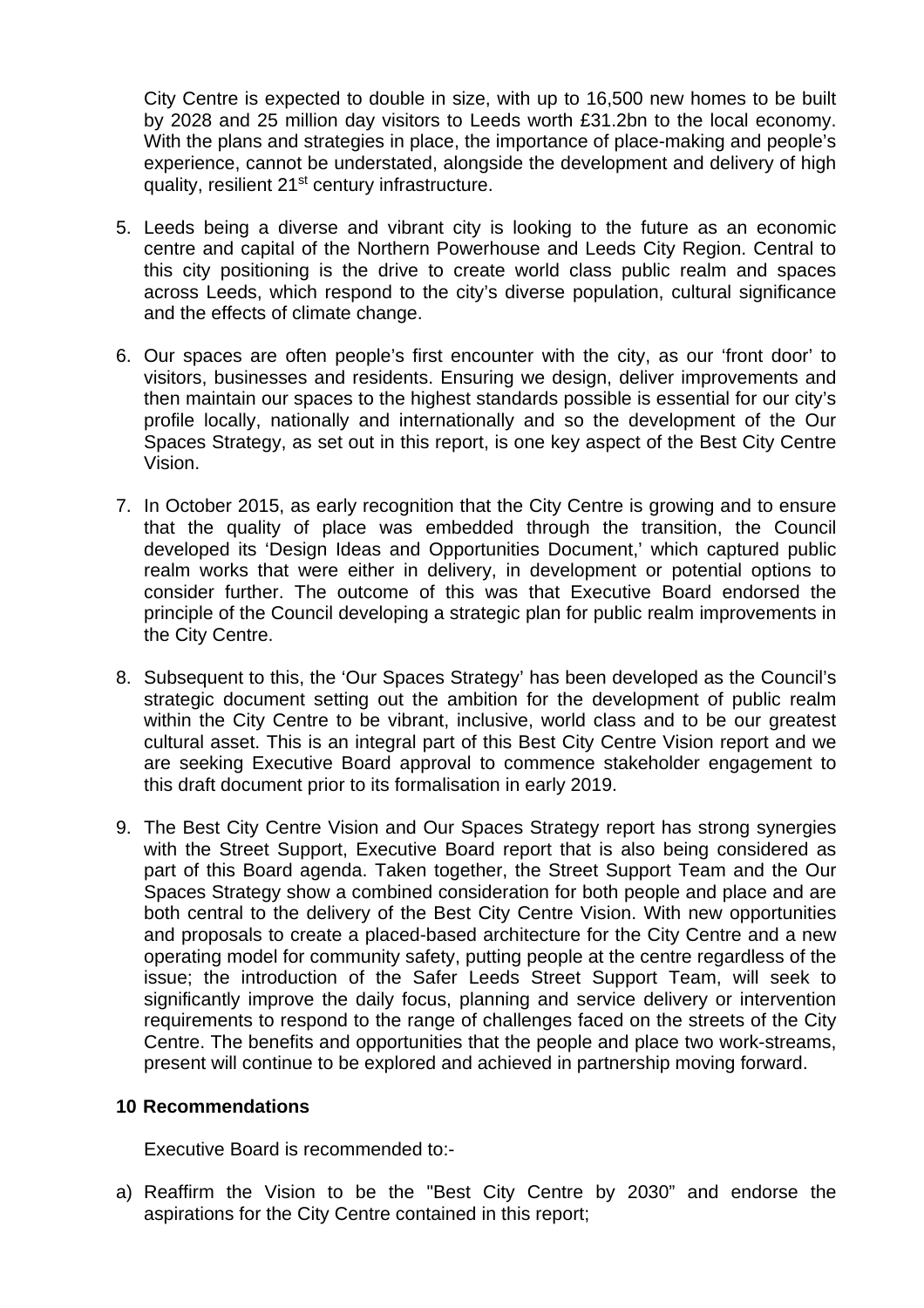- b) Note the content, vision and ambition for the draft Our Spaces Strategy and approve the request to commence stakeholder engagement with a view to seeking its formal adoption early 2019, once consultation is complete.
- c) Note that the Chief Asset Management & Regeneration Officer will be responsible for progressing the consultation on the Our Spaces Strategy.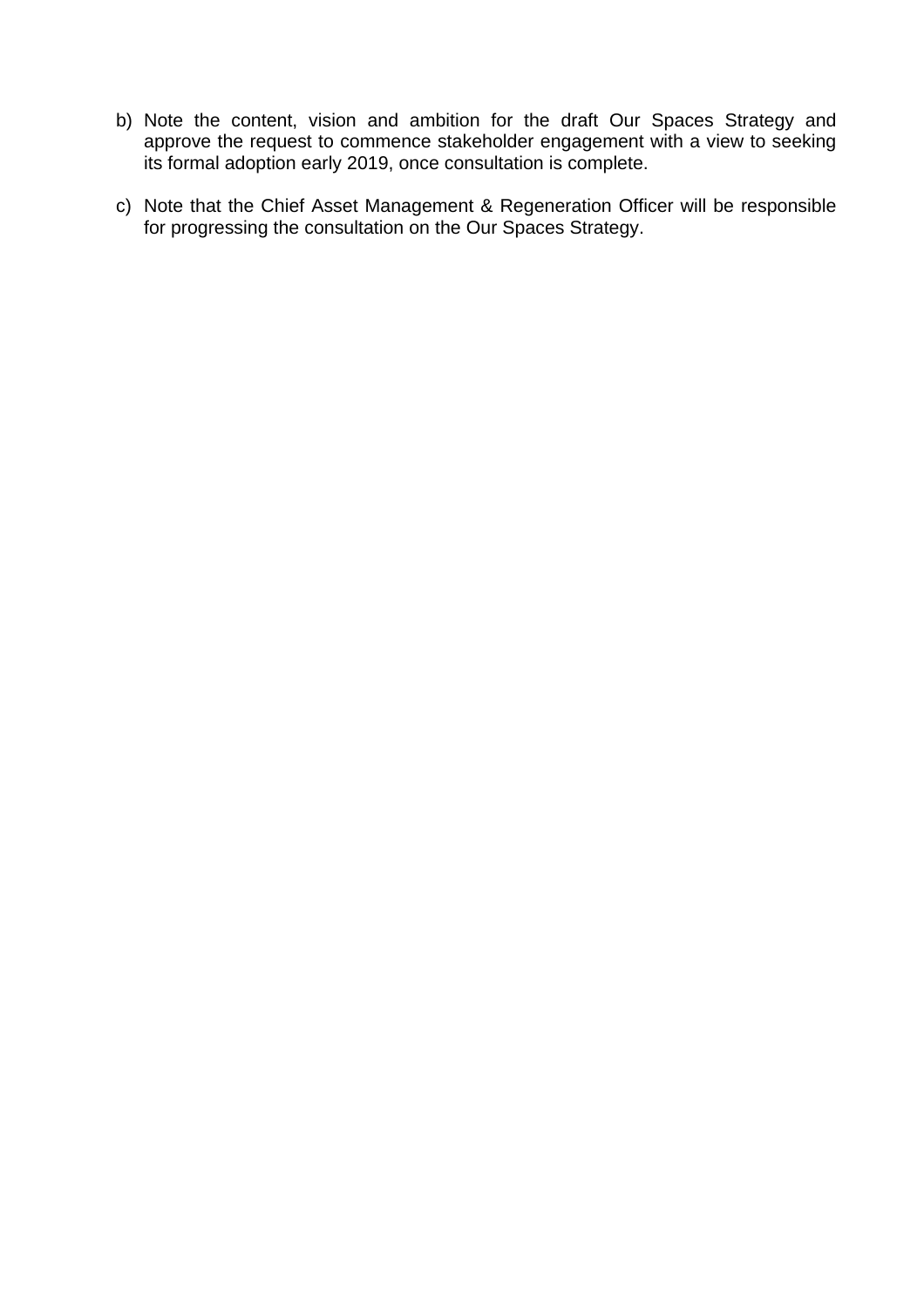### **1.0 Purpose of this report**

1.1 The purpose of the report is to provide a headline review of the Best City Centre Vision to date and introduce to Executive Board the draft Our Spaces Strategy with a view to obtaining approval to commence stakeholder engagement, prior to seeking formal adoption of the strategy in early 2019.

## **2.0 Background information**

- 2.1 To meet the ambition to become the "**Best City Centre by 2030"** a number of aspirations were defined in 2010. Over the last eight years there has been significant progress on the aspirations set in 2010 and the projects that were defined at that time:
	- o Supporting the physical development of Leeds train station internally and externally, working closely with Network rail as major partner.
	- o A focus on developing Leeds City Centre as a family friendly city through events and planned activities that promotes the City Centres' location as a welcoming city to families and children.
	- o To support the private sector in developing a Business Improvement District that will help fund improvements in distinct areas within the City Centre.
	- o A continued focus on high quality public realm and improvements, which have so far delivered the redevelopment of Bond Court, Albion Street and Victoria Gardens and a new business destination at Sovereign Street with new high quality public realm.
	- o To capitalise on the opportunities for a transformative South Bank redevelopment, which has included support for the delivery of a new 3.5ha City Park
- 2.2 In early 2018, the Council formally adopted the Leeds Inclusive Growth Strategy 2018-2023. Thise Strategy sets out our ambition for Leeds and a route map of how best to deliver growth that is inclusive, draws on the talents of, and benefits all our citizens and communities. The 12 BIG ideas identified within the Strategy have been developed to shape our city by boosting our long term productivity, competitiveness and social inclusion. It aligns seamlessly with our Best Council Vision for the 'Best City Centre by 2030' and the 7 principles developed as part of the Our Spaces Strategy support the 12 BID ideas, specifically Best City for Health and Wellbeing; Doubling the Size of the City Centre; 21<sup>st</sup> Century Infrastructure; Promoting Leeds and Yorkshire and Maximising the Economic Benefits of Culture.
- 2.3 The recognition that communities on the rim of the City Centre feel disconnected from it socially, economically, and technologically, also sets a background context for the refreshed aspirations of the Best City Centre Vision and the strategy centred on inclusive growth for everyone to benefit from the economy to their full potential.
- 2.4 In acknowledging the continued expansion of the City Centre and to ensure that quality of place is embedded in all developments being brought forward, the Council developed its 'Design Ideas and Opportunities' document, which was presented to Executive Board in October 2015 for consideration. The document identified public realm schemes that had recently been delivered and the positive impact that these had on the look and feel of the City Centre; schemes that were currently in design or delivery and potential schemes that could be brought forward for consideration in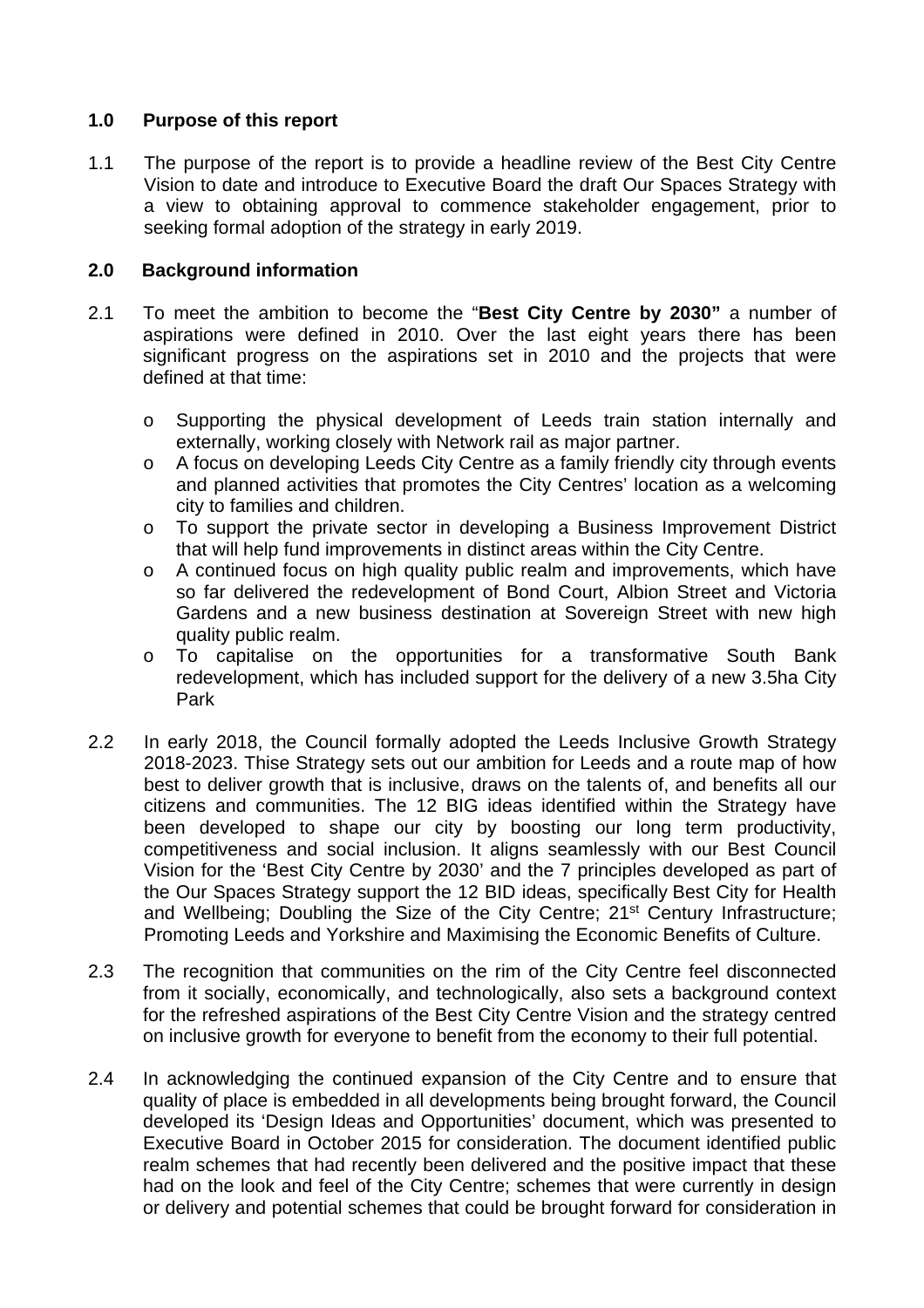the future. It also set the benefits of developing a strategic plan for the development and delivery of public realm moving forward. Executive Board endorsed the principle of developing a strategic plan for public realm improvements in the City Centre, and agreed to the Council consulting and engaging with stakeholders on potential schemes to be brought forward based on the design ideas and opportunities document.

2.5 From these recommendations, the draft Our Spaces Strategy has been developed to embed our ambition and provide a framework for the development and delivery of future high quality public realm in the City Centre.

### **3 Main issues**

- 3.1 One of the City Centre's key virtues is that it is compact and offers an existing variety of activities that contribute to its vibrancy and vitality. There is a wellestablished understanding of the importance of the City Centre as a location for commercial investment, housing growth, economic development and a growing national and international focus across key sectors. We are also seeing the City Centre expand with an increasing concentration of services and facilities serving the city's and wider city region's resident population.
- 3.2 As the City Centre grows in size and success, refreshing the aspirations in our "Best City Centre Vision", as summarised below, will aid even more agile and joined up working as we look to further integrate, manage and co-ordinate the varied and wide ranging programme of activities across partners. 'Our Principles' detailed in para 3.28 will deliver the direct outcomes to meet the Best City Centre Vision aspirations.

| Vision: "Best City Centre by 2030"                                                                                                                        |                                                                                                                                                                  |                          |  |  |  |
|-----------------------------------------------------------------------------------------------------------------------------------------------------------|------------------------------------------------------------------------------------------------------------------------------------------------------------------|--------------------------|--|--|--|
| Where we are renown as<br>Being world class,<br>Being a City Centre for all,<br>Being a City Centre that feels as good as it looks                        |                                                                                                                                                                  |                          |  |  |  |
| 2010 Aspirations                                                                                                                                          | 2018 Aspirations (refresh and update)                                                                                                                            | Our<br><b>Principles</b> |  |  |  |
| <b>A welcoming City</b><br><b>Centre, with strong arrival</b><br>gateways that are clean<br>and uncluttered, making<br>everyone feel safe and<br>welcome. | A welcoming City Centre, to be <i>distinctive</i> ,<br>with strong arrival gateways that are clean<br>and uncluttered, making everyone feel safe<br>and welcome. | FVERYONE WELD            |  |  |  |
| A cultural City Centre,<br>with national and<br>international reputation for                                                                              | A cultural City Centre, <b>building</b> a national<br>and international reputation for culture. To<br>celebrate the exceptional and<br>diverse                   | MAKE IT HAPPI            |  |  |  |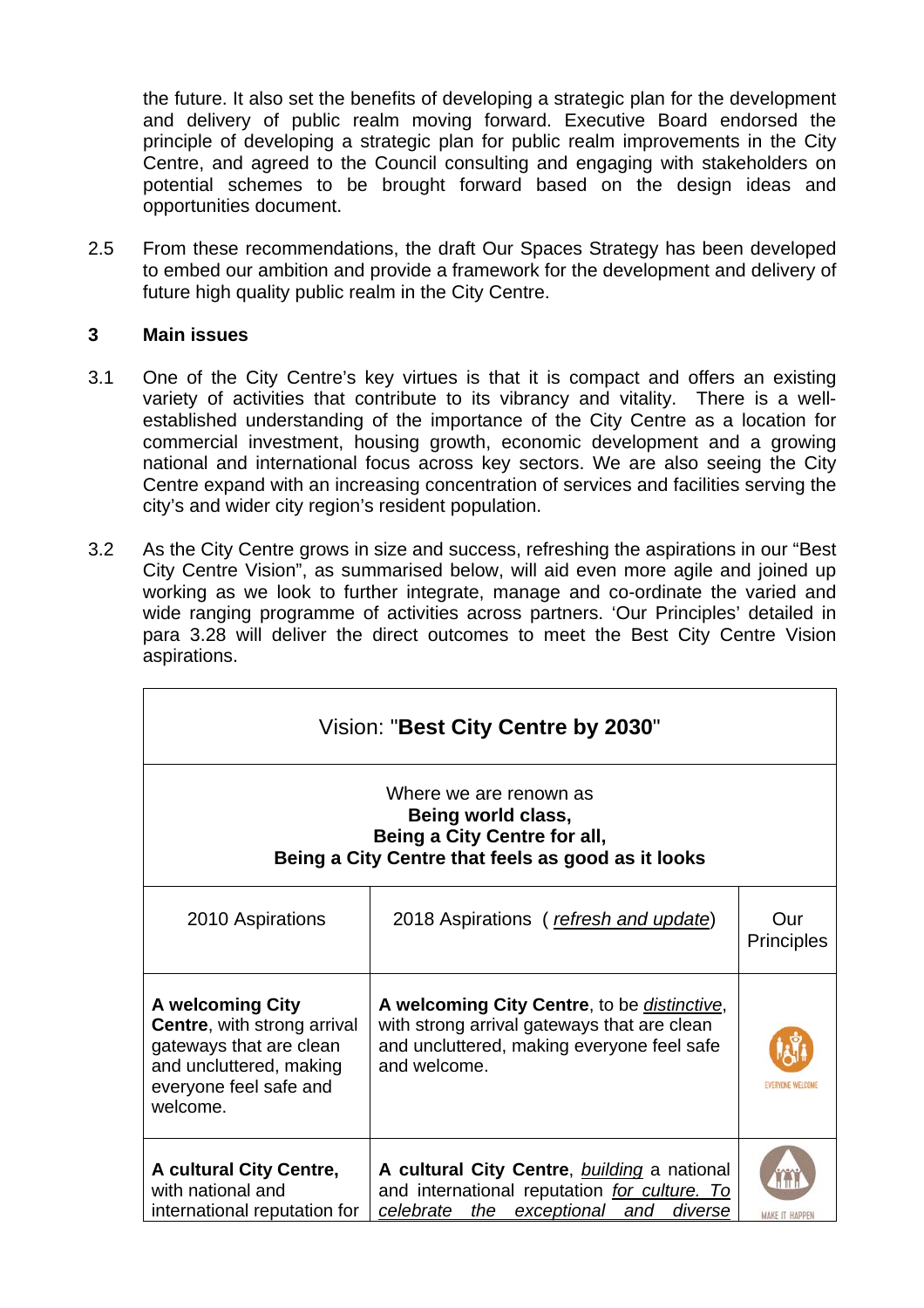| theatre, dance and music<br>with performance facilities<br>putting Leeds on the<br>international stage.                                                                                                                 | cultural landscape of the city and<br>its<br>communities, where culture is an integral<br>part of plans building community cohesion,<br>creating vibrant communities, increasing<br>creating<br>tourism<br>and<br>opportunities<br>for<br>inward investment.          |                         |
|-------------------------------------------------------------------------------------------------------------------------------------------------------------------------------------------------------------------------|-----------------------------------------------------------------------------------------------------------------------------------------------------------------------------------------------------------------------------------------------------------------------|-------------------------|
| A quality environment,<br>where the public realm is<br>of a high quality design,<br>well maintained and<br>aspirational                                                                                                 | A quality environment that has a positive<br>effect on people's health and wellbeing,<br>raising health and environmental standards<br>across the city through the promotion of<br>walking, cycling and the reduction of air<br>pollution, noise and carbon emissions |                         |
| A well connected City<br>Centre, accessible<br>nationally and<br>internationally, with<br>visitors knowing that they<br>can arrive at our City<br>Centre easily from the<br>region, the country and<br>internationally. | A well connected City Centre, To aid<br>inclusive growth, promote equality and<br>connect communities, with visitors knowing<br>that they can access our City Centre easily<br>from the region, the country and<br>internationally                                    | RETTER CONNECTED        |
| A City Centre that is<br>legible and walkable. A<br>city that makes it easy to<br>find your way around on<br>foot, bike, by car or public<br>transport.                                                                 | A City Centre that is legible, accessible<br>and walkable, easy to find your way around<br>with the use of smart technology to capture<br>data and help inform people what's on and<br>how to get there.                                                              | <b>BETTER CONNECTED</b> |
| A liveable City Centre. A<br>City Centre for the whole<br>of your life. One you can<br>live in for a day, a<br>weekend, a month, a year<br>or permanently.                                                              | <b>liveable</b><br>and compassionate<br>A<br>City<br>Centre that provides good quality residential<br>opportunities for all. A safe, appealing and<br>well-managed City Centre for all of your life.                                                                  |                         |
| A business friendly City<br><b>Centre.</b> A great place to<br>do business, attracting<br>new companies and<br>retaining existing ones.                                                                                 | A business friendly City Centre, a thriving<br>place to do business, attracting new<br>companies and <i>nurturing</i> existing ones                                                                                                                                   | ECONOMIC SENSE          |

### **A Welcoming City Centre**

3.3 Leeds City Centre being recognised as distinctive from other city centres and a destination of choice, will attract additional visitors, who then stay longer. Data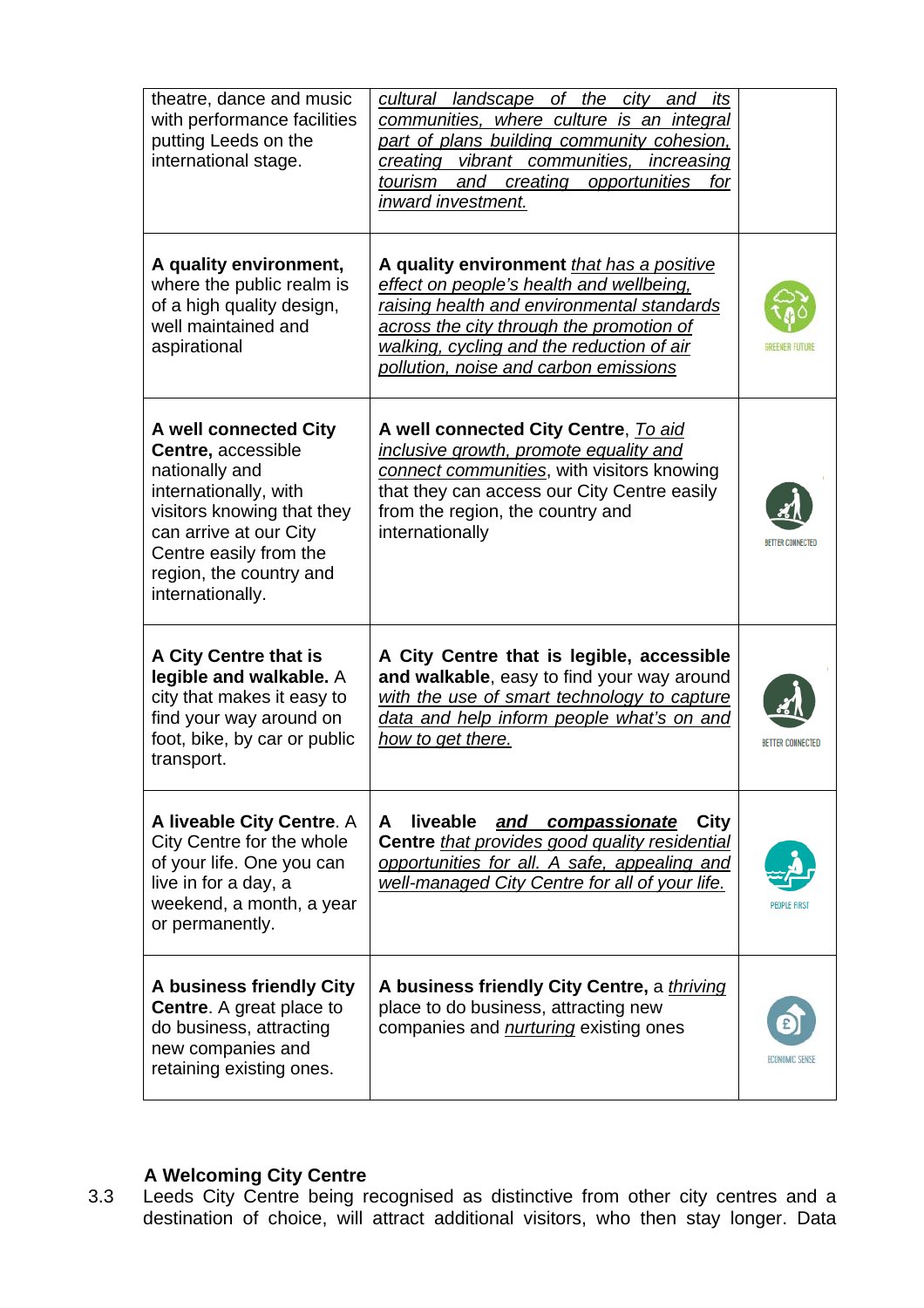summarised in Appendix A, shows how the Leeds' visitor economy sector is growing at an impressive rate. The strength of the overall visitor economy in Leeds is supported by the Lonely Planet accolade in 2017 naming Leeds as a top 10 European city-break destination and VisitBritain's recent analytics highlighting Leeds as one of the top destinations used in search criteria for destinations and attractions to visit in Britain. In Leeds, 2016 and 2017 saw the highest total footfall figures since 2009, totalling over 66,000,000 each year. From January 2016 to date, the city has been awarded Purple Flag status for excellence in managing its evening and night time economy.

### **A Cultural City Centre**

- 3.4 The new Culture Strategy for Leeds 2017-2030 sets an ambition for our public realm in the City Centre to become its greatest cultural asset. The City Centre events programme has grown significantly in scale and impact including the Tour de France, Tour de Yorkshire, World Triathlon Series, Olympic Homecoming Parades, growth of Pride and the increased use of Millennium Square through events such as Light Night, which based on its success was extended to a two day event in 2017.
- 3.5 Leeds is distinctive through its diversity with the 170 different languages spoken. The City Centre that serves those communities, provides opportunities to celebrate the exceptional and diverse cultural landscape of the city and so help to build community cohesion, as well as increasing tourism and creating opportunities for inward investment

#### **A Quality Environment**

- 3.6 Our Best City Centre Vision embodies the provision of a safe and welcoming environment in the City Centre, for all to enjoy. In recognising that Leeds City Centre is experiencing significant growth, with increasing footfall in the pedestrianised retail core, night time economy and vibrant street café areas, the installation of a city centre vehicle access scheme by early 2019, provides reassurance to the public and a measure of protection from hostile vehicles that are a modern phenomenon of key cities.
- 3.7 To animate and enliven the City Centre a range of temporary, "tactical" and public art schemes, have been developed. These include the pop-up parks at Cookridge Street, Briggate and the Town Hall; the City Less Grey project in partnership with the BID and the park here and play initiative with DLA, PlayBox and other partners that has run for the last 2 years and seen c5000 visitors each year.
- 3.8 The challenge to improve air quality has stimulated a range of activities through the @cleanairleeds conversations to reduce traffic passing through the City Centre by improving the walking, cycling and public transport offer and so encourage a shift to healthier and more sustainable travel and also implementing measures to encourage the uptake of low emission vehicles.
- 3.9 Through the Our Spaces Strategy (paras 3.23 3.36) we will set out a visual first impression of how the City Centre could look as a whole, taking account of the rapid transformation and growth taking place. It will be an instrumental strategy for demonstrating to residents, visitors and businesses that by re-thinking the approach to the design of our spaces and exploring opportunities to reduce highway infrastructure at key gateways and connections, we will be able to transform our City Centre and generate opportunities for new and exciting spaces to develop.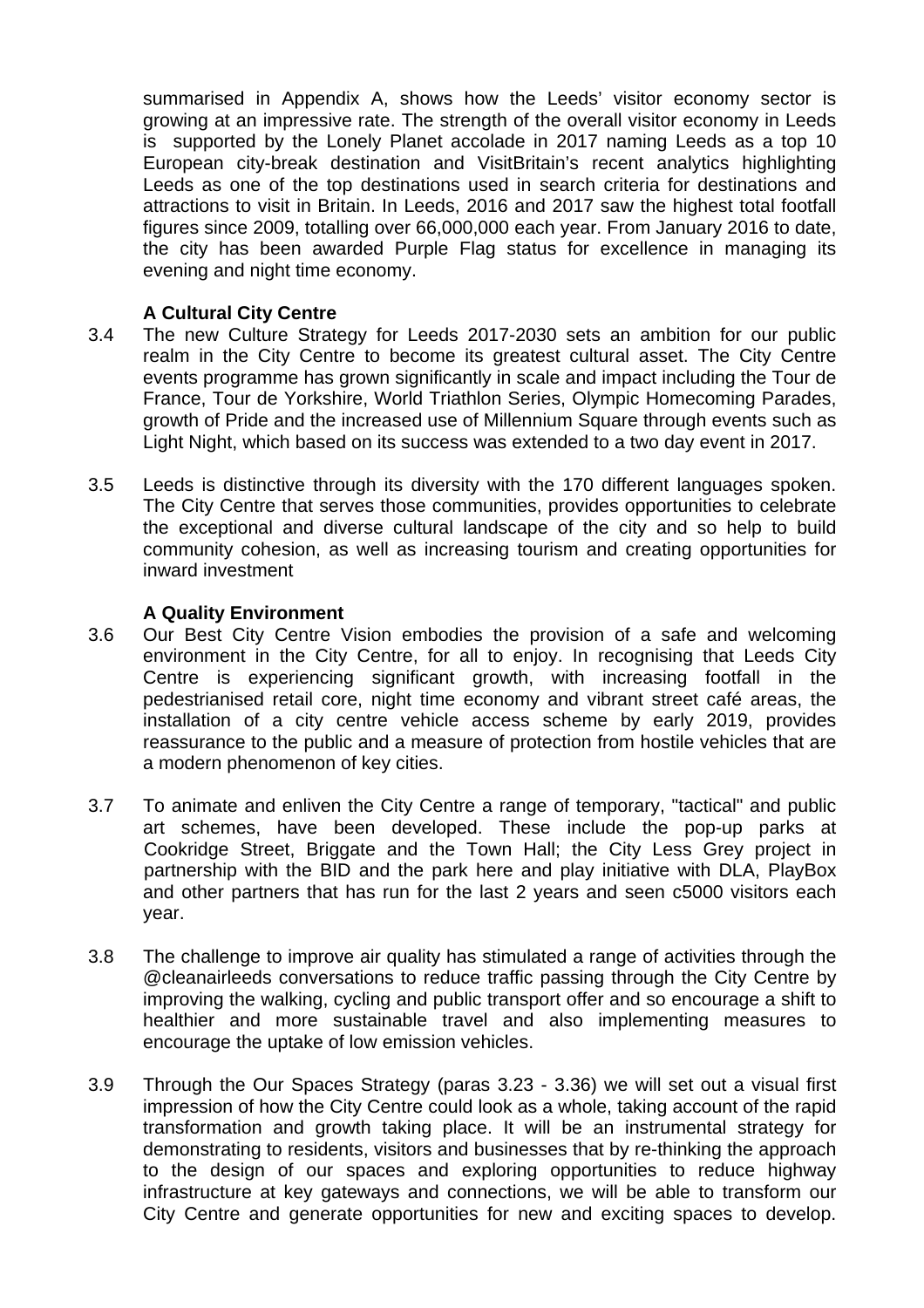Whilst the strategy does not provide specific scheme details, it clearly sets out our thinking and ambition.

3.10 Education and behavioural change are other important aspects for both residents and visitors as well as businesses and retailers operating from within the City Centre. There is the need to further develop actions and initiatives that support and encourage real behavioural change that will have a positive impact on the City Centre such as; increased walking and cycling, responsible parking, people not abusing blue badge use, increased recycling on the go, as well as people disposing of their litter and gum responsibly and alternative avenues of support to dissuade begging.

## **A Well Connected City Centre**

3.11 Inclusive growth means that everyone can benefit from economic growth to their full potential. The Inclusive Growth Strategy sets out 12 BIG ideas to create the underlying conditions for inclusive growth that includes 21st Century infrastructure, transport and connecting people to jobs by improving links between the City Centre and surrounding communities. Through the "Transport Conversation" people also recognised the need to improve journeys to the City Centre, the importance of more local journeys made between communities and there was strong support to take traffic out of the City Centre.

## **A City Centre that is Legible and Walkable**

3.12 Since 2010, the 'Legible Leeds' system has been continually updated and extended to coincide with significant new developments and the ongoing expansion of the City Centre into the South Bank. The network of over 80 on-street signs helps visitors to find their way around on foot, and the aim is to increase visitor numbers at key destinations with the morning peak weekday travel mode assessment showing a 1.2% increase (c2,000 people) walking on radial routes approaching the City Centre. The A3 printed map is especially popular with visitors, with over 100,000 copies distributed free of charge every year. Leeds City Council is currently working with WYCA to use the Legible Leeds style mapping as the standard map for transport nodes across West Yorkshire. As part of the implementation of the Our Spaces Strategy, the Principles (section 3.28) and the proposed schemes being developed will ensure that accessibility is considered at all stages and that accessibility groups are approached directly as part of ongoing stakeholder engagement.

**A liveable and compassionate City Centre** (including the introduction of the Safer Leeds Street Support Team)

3.13 The Council's ambition is to develop the City Centre as a mixed and vibrant residential community with a broad mix and range of housing types, tenure and price. The Council is also working with a range of landowners and investors on the Leeds Living programme, to identify and seek funding for a range of infrastructure projects that will help accelerate residential development on a range of identified sites across the City Centre and its fringes. The Council submitted an initial Expression of Interest for funding to the government's Housing Infrastructure Fund (HIF) in September 2017 and is now working on a full business case for submission in December 2018, which has the potential to draw in up to £113m to stimulate delivery of up to 16,500 new homes in the City Centre through improvements to highways, public spaces, new bridges, site enabling and delivering elements of the Our Spaces strategy.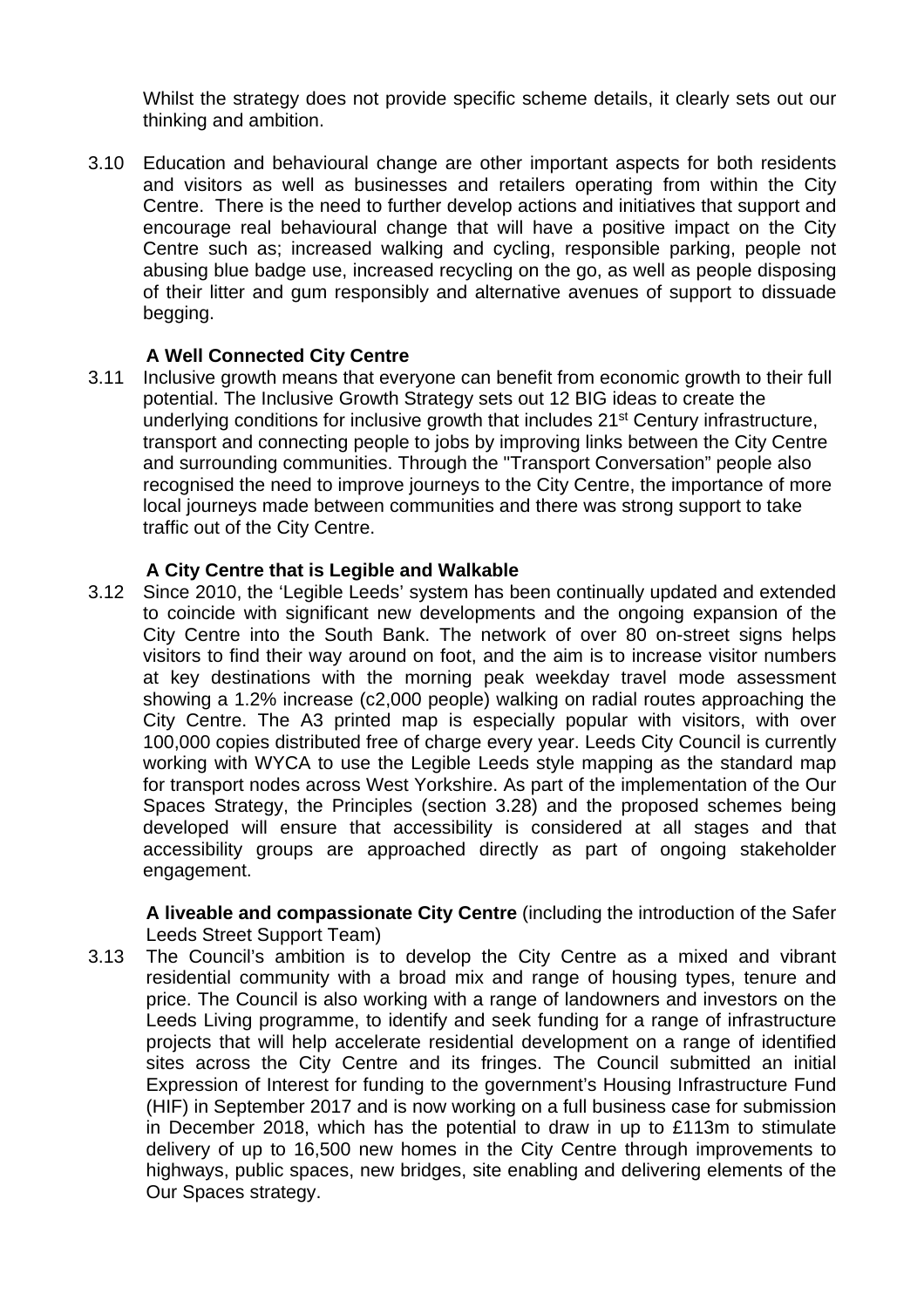- 3.14 Alongside this, the City Centre's resident population is increasingly a community in its own right with all the features of a community anywhere in the city including a mix of long term residents and those of a more transitory nature. In addition, there are some of our poorest communities on the rim of the City Centre who feel disconnected from it socially, economically, and technologically. A successful HIF bid would help address issues of physical severance around the City Centre rim and reconnect these communities to ensure that residents are not cut off from the services and economic and social opportunities available there.
- 3.15 Leeds has witnessed an increase in street begging and rough sleeping, and although the position in Leeds is less than seen in other comparable cities, it is significant and one person without a home is one too many. A joint approach has been implemented between Council and partner services to address these complex issues and support people in challenging circumstances.
- 3.16 The Council and partners continue to offer emergency and longer-term supported accommodation to people who need it and there is always sufficient availability for any rough sleeper, who wishes to take up the offer. Leeds puts on extra bed spaces during periods of cold weather (activated on the first night of sub-zero temperatures) and people who have slept rough are awarded high priority for council re-housing. The "housing first" approach and the fact that temporary bed and breakfast accommodation is not used to house people who find themselves on the streets of Leeds, exemplifies our approach as a compassionate city. When help is offered to bring some structure and organisation into the lives of street users, it can take many attempts to succeed and the biggest obstacle is not always about providing a home.
- 3.17 The visibility, activity and behaviour of some street users can directly influence the public's perceptions and concerns. We want all people who come in to the city and in neighbouring communities to be safe and feel safe on the streets and the places they go. Everyone has the right to live, work and socialise in a safe, clean and tolerant city and everyone has a responsibility to behave in a way that respects this right.
- 3.18 As detailed in a further report to this September Executive Board, there are new opportunities and proposals to create a placed-based architecture for the City Centre and a new operating model for community safety, putting people at the centre regardless of the issue. This includes the introduction of the Safer Leeds Street Support Team, which will seek to significantly improve the daily focus, planning and service delivery/ intervention requirements to respond to the challenges.

### **A business friendly City Centre**

- 3.19 The Business Improvement District (BID) reinforces the city's ambitions in terms of place shaping standards to maintain and enhance the quality of provision and service across the city. LeedsBID has the ability through co-ordination of effort and investment to increase performance and achieve cost efficiencies whilst ensuring it doesn't just duplicate or replace existing provision.
- 3.20 With c1810 businesses in the City Centre, as of 2017, Leeds has now risen above Birmingham to 3rd place in the national retail rankings (outside London) and at the 2017 MIPIM event, Victoria Gate was named as the World's best new shopping centre. In March 2018, Leeds saw 386 new businesses start up, which accounts for 17.4% of all start-ups in Yorkshire and the Humber, with the City and Hunslet Ward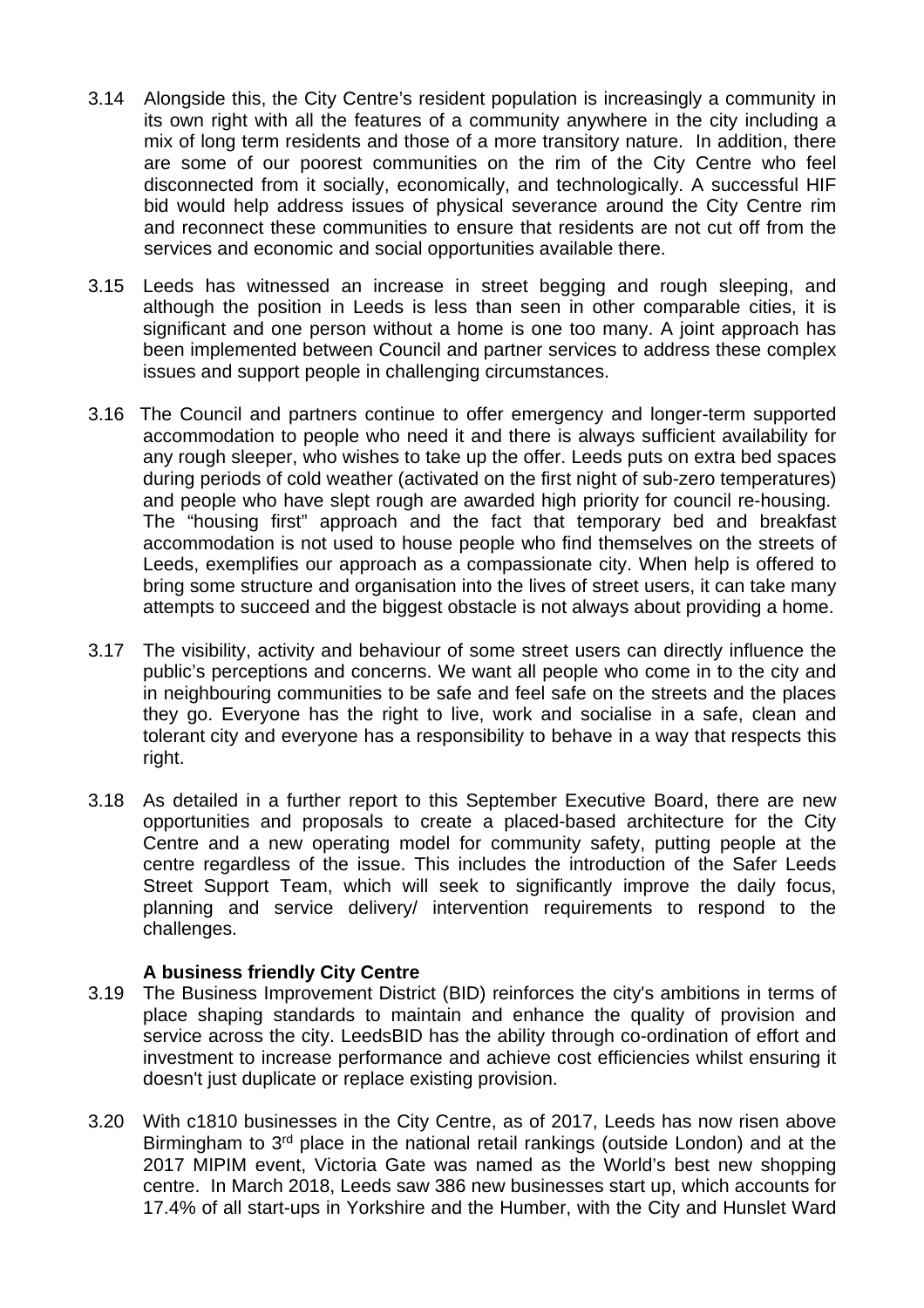seeing over 40 individual start-ups. The number of business visitors to the city is integral to the success of the visitor economy as a whole. Business tourism is worth £409.5m to the economy with 2.9m delegates visiting in 2016.

- 3.21 The continued growth of the city centre retail and hospitality offer within the wider visitor economy now supports over 69,900 jobs in Leeds, many in the City Centre. However, there are significant challenges for the sector from Poundstretcher to House of Fraser for employers seeking to attract and retain employees at a range of levels, and for residents seeking to access relevant skills and training and to compete for jobs in the industry. Over 25% of customer service employers in the Leeds City Region report they are facing skills gaps when it comes to their workforce. Placemaking alongside our vibrant city centre ambitions will assist in supporting both the business and retail city centre offer.
- 3.22 The Council working with LeedsBID and the business community will launch Ambition Leeds, the centre of excellence for retail and hospitality skills, in October 2018. Supported by Leeds Beckett University, Leeds City College and the Source Retail Academy it will support both residents and employers through the provision of high quality, employer-led training and skills programmes and a recruitment brokerage service. It will seek to improve productivity, share best practice on workforce development and enable local residents to access opportunities and existing employees to upskill and progress. In addition, significant progress has been made in Leeds with regards to living wage and the Council's agreement to increase the living wage hourly rate from January 2017 and Leeds BID becoming an accredited Living Wage employer.

#### **Our Spaces Strategy**

- 3.23 Our spaces are the streets and places between buildings. They are continually interconnected spaces including streets, squares, parks, cycleways and the waterfront. Our spaces positively support commerce, reflect our culture and heritage, provide opportunities for relaxation, events and social interaction. They speak of place and community and are our visual first impression to businesses and visitors. The development and delivery of the Our Spaces Strategy will be a mechanism through which the Best City Centre Vision will be achieved.
- 3.24 In the City Centre, our spaces are a unique mix of old and new, where no two spaces are the same. They include formal Georgian Squares, such as Park Square, Queen Square and Hanover Square, informal parks such as St John's churchyard, Penny Pocket Park and Lovell Park, Woodhouse Moor, a historic parkland on the fringe of the City Centre, to event spaces such as Millennium Square and Victoria Gardens. There are also new and improved spaces such as Sovereign Square, the first new piece of green space within the City Centre for decades which is over half a hectare in size, alongside the recently improved Bond Court and Victoria Gardens. In addition, as part of South Bank, the Council in partnership with Vastint are bringing forward proposals for the delivery of a new City Park using land holdings at Meadow Lane and the former Carlsberg Tetley site, to create a new piece of green infrastructure in the City Centre of over 3.5 hectares.
- 3.25 Through the development, engagement and formalisation of Our Spaces Strategy we will:-
	- Set out our vision and ambition for the development of public realm within the City Centre;
	- Provide a baseline for the development of future public realm interventions;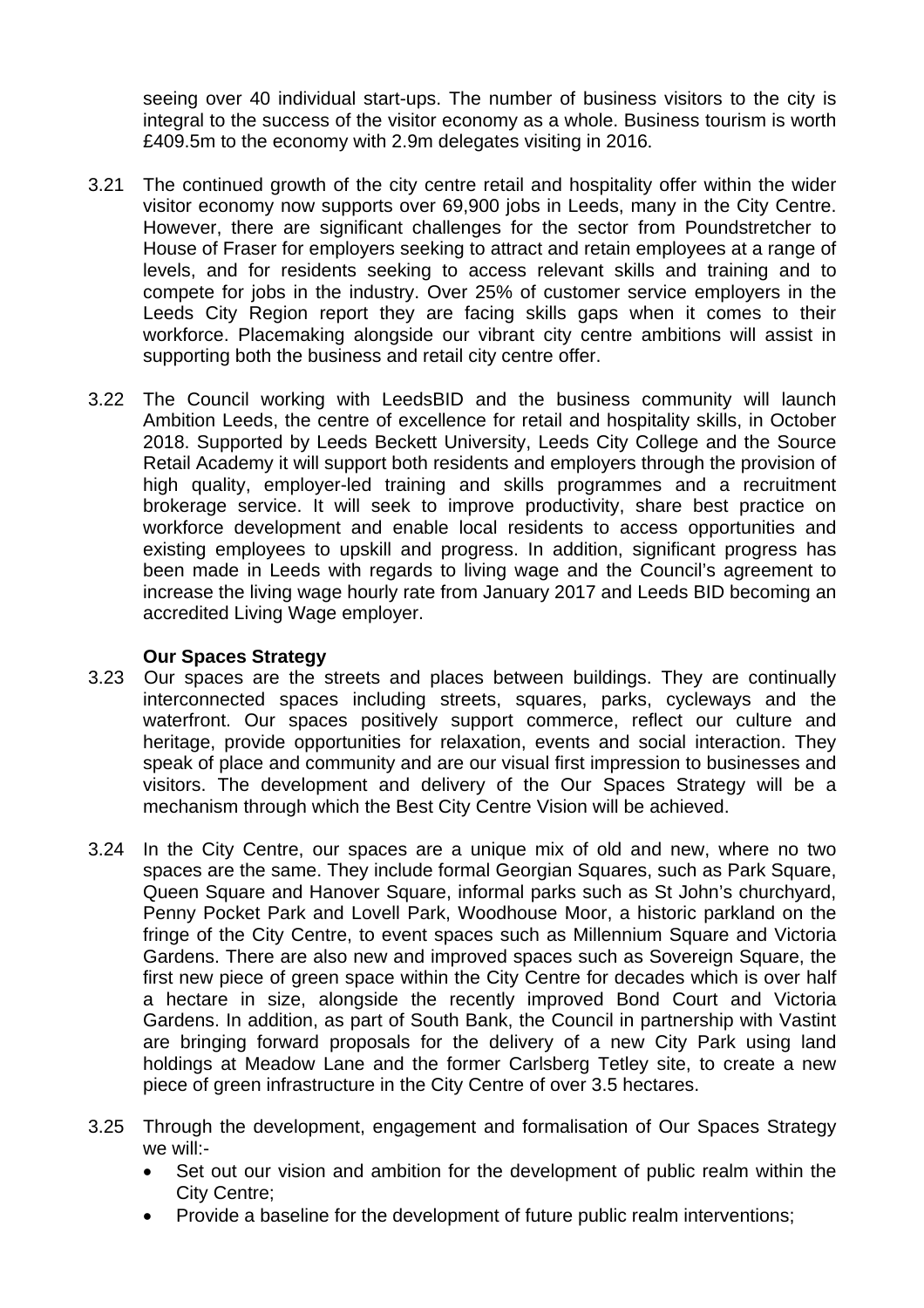- Provide a tool to test the robustness of site specific projects and how these integrate with wider public realm aspirations;
- Reflect upon the current public realm offer in the City Centre and identify opportunities to improve it.
- 3.26 Using Our Spaces Strategy consultation as the starting point, we will engage with the people of Leeds, key stakeholders, visitors, residents and businesses to seek their views. The feedback will help to shape the content and the look of the final strategy to ensure it is suitable robust to inform the planning and design of Our Spaces over the next 5-10 years.
- 3.27 The Our Spaces Strategy also recognises that there are key challenges to be overcome, including:
	- a. The Identity of Leeds How does Leeds promote itself through its spaces?
	- b. The Experience of Leeds How does it feel to be in the city?
	- c. Leeds in green and blue Is Leeds a Green City and does it have the River at its heart?
	- d. Crossing Leeds What is it like to cross roads and rivers as a pedestrian or cyclist?
	- e. Growing a Compact City How is Leeds expanding and how will the type and quantity of our public realm meet the needs of a growing city?
	- f. The Quality of Leeds's Public Realm What are Our Spaces currently like and what could be done to improve them?
- 3.28 To assist the Council and others in the design of public realm to ensure that the key challenges are overcome and the Best City Centre Vision and ambition for Our Spaces is achieved, we have redefined the design principles used for the development of public realm. These are:-
	- 1. PEOPLE FIRST Our spaces will be designed for people. They will be comfortable, stimulating, relaxing and safe.
	- 2. THIS IS LEEDS Our spaces will celebrate Leeds' built and natural assets, from the edges of the River Aire to the magnificent architecture of the city centre.
	- 3. EVERYONE WELCOME Our spaces will be inclusive, designed for all ages, abilities and reflect Leeds' diverse communities.
	- 4. BETTER CONNECTED Our spaces will be highly connected, considering pedestrians first, clearly legible and easily navigable.
	- 5. GREENER FUTURE Our spaces will be resilient to climate change, with green environments cooling the air, sustainably managing surface water and absorbing carbon.
	- 6. MAKE IT HAPPEN Our spaces will be places for cultural activity, from small interactions to major events.
	- 7. ECONOMIC SENSE Our spaces will be valuable economic infrastructure, that supports businesses and provide a canvas for new investment.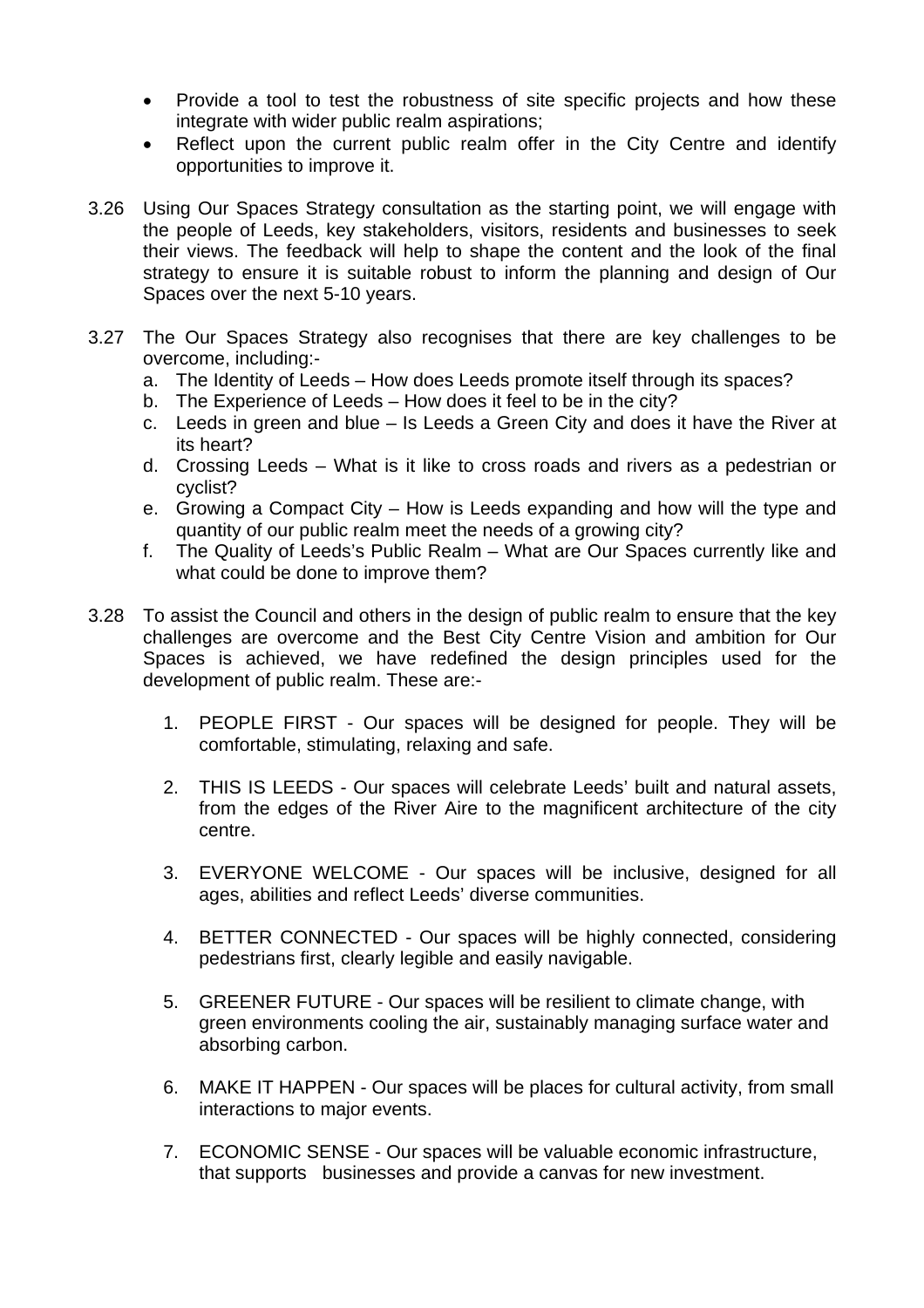

- 3.29 Our Principles aim to address the key public realm challenges that the city faces at present and are the physical interventions through which the Best City Centre Vision can be delivered. Our Principles were developed in consultation with Leeds City Council and the Quality Spaces and Places Forum of the Leeds Chamber of Commerce. The principles are ambitious, but present a realistic picture of what Leeds will look like as a world class city. Leeds will be a substantially greener and better connected city that is more accessible to more people and recognisable as a unique place to be.
- 3.30 A number of key intervention areas have been identified which provide opportunities to introduce Our Principles to specific streets, public spaces and highway infrastructure across Leeds. The intervention areas are separated into distinct parts of the city with their own unique characteristics, use and function, these are: Train Station Arrival, Western Business District, Civic Heart, Arena Quarter, Mabgate, Cultural Quarter, Kirkgate and the Calls, South Bank – central, South Bank – west and City Riverside.
- 3.31 Within Our Spaces each key intervention area is assessed against the challenges identified in 3.27, the seven Our Principles and any known developments/proposals being brought forward either by the Council or private developers so it can be reshaped by integrating measures to overcome the challenges faced. The outcome of these assessments identifies around 45 Transformational Schemes in the City Centre that we will be looking to bring forward over the next 5 plus years. Whilst this list is not exhaustive, it is important we begin to communicate the level of change happening in the City Centre and how we proposed to respond to it.
- 3.32 The transformational schemes consist of sites that are already under construction, Quarry Hill's Gateway Court (due for completion September 2019) and Clay Pit Lane (to be completed in Autumn 2018) and sites already in design development such as Sovereign Square footbridge, New Briggate, the Corn Exchange, Meadow Lane, as part of the Councils contribution to City Park and City Square. In addition the transformational schemes also include proposals for wider developments and programmes that will have outputs that directly benefit the quality and quantity of public realm in the City Centre and therefore will form an integral part of the Our Spaces Strategy, such as the Leeds Public Transport Improvement Programme (LPTIP) and the Housing Infrastructure Fund (HIF) bid.
- 3.33 There are significant funds, including LPTIP, in place to deliver the City Centre package of highway improvements. An element of this will see major changes to the Armley Gyratory and the M621 and so provide the city with a unique opportunity to divert general traffic around the city core, allowing the complete redevelopment of City Square in 2023 which will see it increase in size to 1.4ha (larger that Trafalgar Square).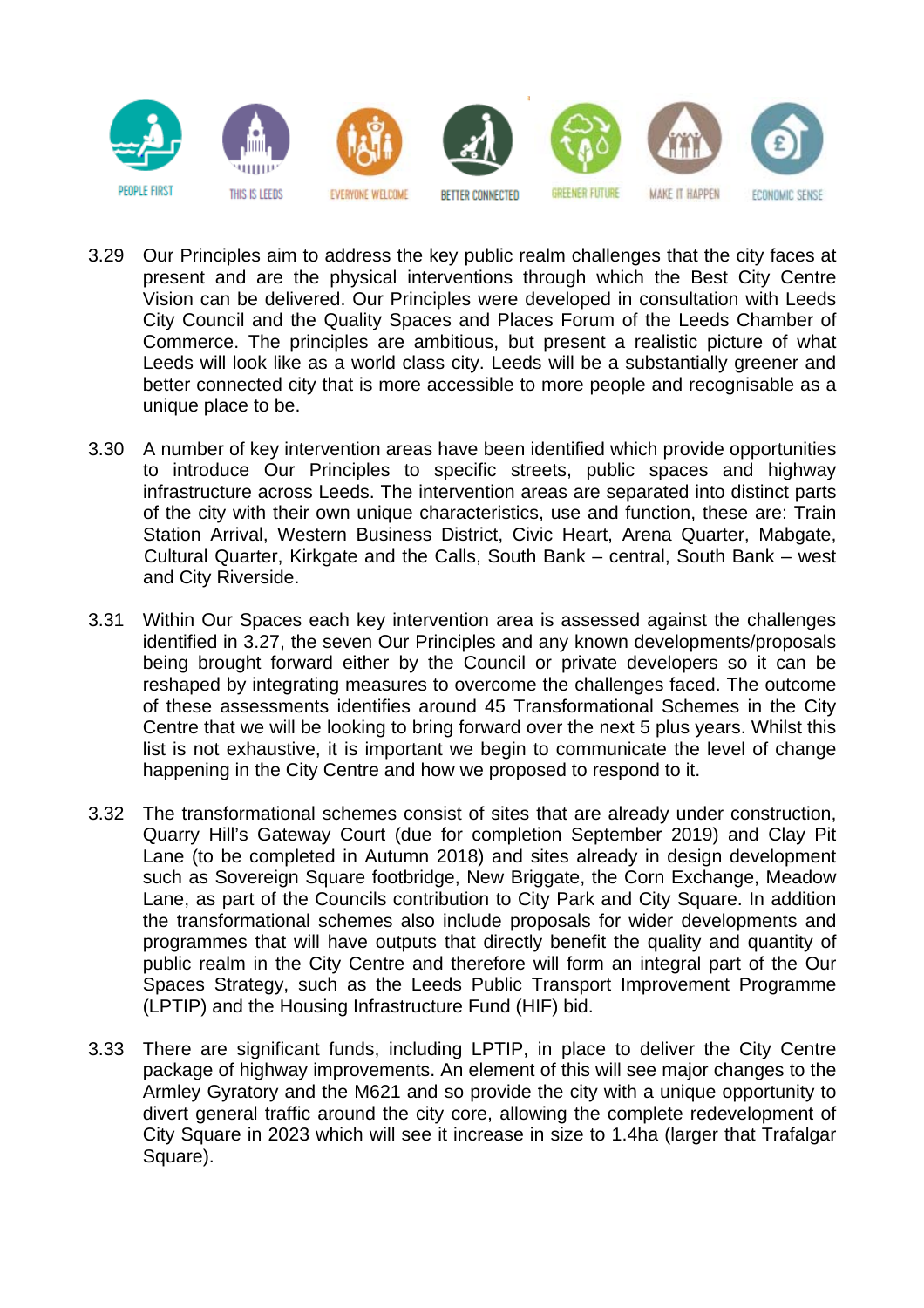- 3.34 In addition there are several other major development proposals and regeneration programmes being brought forward for delivery, such as South Bank Leeds which has developments including CEG, Monkbridge, Tower Works and the former Carlsberg Tetley sites within it, CITU, MEPC, Wellington Place and Hunslet Riverside.
- 3.35 All together the investment into Leeds's City Centre infrastructure and so public realm over the next 5 years, which will be brought forward either by the Council or by developers, will be hugely transformational. It is a defining moment for Leeds and one that together as a city, we need to be ready for and work together to deliver. By setting out the ambitions in both the Best City Centre Vision and the draft Our Spaces Strategy and seeking to engage with stakeholders to understand their views, we will embed the approach for the delivery of high quality design in Leeds City Centre that can be benchmarked against Our Principles. It is the intention to update the Our Spaces Strategy, following the outcome of the engagement, prior to its formal adoption early in 2019.
- 3.36 Appendix B is the Principles, Challenges and Proposals Summary Consultation Draft of the Our Spaces Strategy. This gives a flavour of the look and feel of the Our Spaces Strategy alongside the 7 Our Spaces Principles and the ambition for the delivery of public realm moving forward. The full Our Spaces Strategy will be formally launched for the commencement of stakeholder engagement in the autumn, should Executive Board be minded to support the recommendations in this report.

### **Measuring Success**

3.37 To know that we have successfully delivered on the "**Best City Centre by 2030"**  vision and aspirations, Leeds City Centre will be renown as world class, measured through international rankings; as a City Centre for all, measured through such as footfall, visitor data and surveys; and as a City Centre that feels as good as it looks through a range of environmental measures. More detailed information on these measures can be found in Appendix A.

### **4 Corporate Considerations**

### **4.1 Consultation and Engagement**

- 4.1.1 Conversations and consultations to tackle challenges facing the city, where feedback has been used to inform the refreshed aspirations in this report include; cultural strategy and 2023, transport conversation, Leeds public transport investment programme, child friendly Leeds, BID business plan, South Bank regeneration framework, the Leeds Living Housing Infrastructure Fund proposals, HS2 LCR Growth Strategy, purple flag status, Leeds Inclusive Growth Strategy and Leeds waterfront ambitions.
- 4.1.2 Taking this Best City Centre Vision forwards and achieving our ambitions will need increasing collaboration with city centre businesses, leaders, the third sector and asset owners in the city joining up with the Council, be that on the Waterfront, in the emerging Southbank, or in our neighbouring communities of Little London, Woodhouse and Hunslet and Riverside.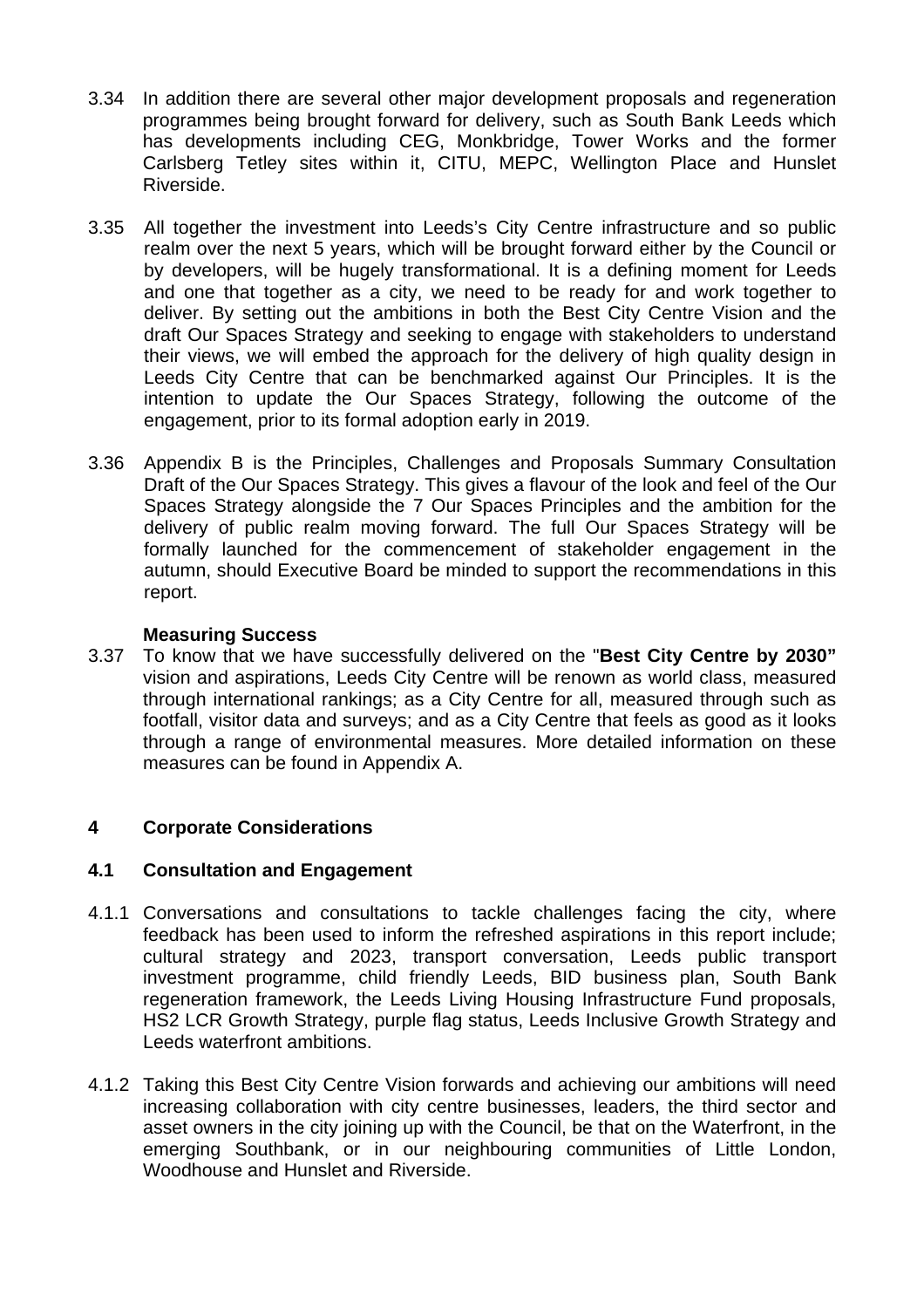- 4.1.3 For the draft Our Spaces Strategy, this report is seeking Executive Board approval to commence a period of stakeholder engagement. It is proposed that starting in autumn 2018 for around 8-12 weeks; comments received will be considered and where appropriate, the Our Spaces Strategy be updated to reflect the feedback received.
- 4.1.4 Members for Little London and Woodhouse and Hunslet and Riverside have been consulted with regards to the City Centre Vision update and have also received a copy of the Principles, Challenges and Proposals Summary Consultation Draft of the Our Spaces Strategy for comment.

# **4.2 Equality and Diversity / Cohesion and Integration**

4.2.1 A screening report has been completed and submitted to the Equalities Team. Equality and Diversity implications being addressed through specific projects or programmes of work and is attached in Appendix C.

# **4.3 Council Policies and Best Council Plan**

- 4.3.1 The proposals within this report are consistent with the Best Council Plan.
- 4.3.2 The proposals also have synergies with and support a number of other Council priorities and strategies, including:-
	- Child Friendly Leeds our ambition to make Leeds a Child Friendly City;
	- Leeds Inclusive Growth Strategy our strategy to create a place where people and business grow through the 12 BIG ideas;
	- Leeds Health and Wellbeing Strategy 2016-2021;
	- Leeds Culture Strategy 2017-2030
	- HS2 Growth Strategy
	- Leeds A Waterfront City West and North Yorkshire Chamber of Commerce
	- South Bank Leeds Regeneration Framework 2017
	- Leeds Integrated Station Masterplan 2017 WS Atkins

# **4.4 Resources and value for money**

4.4.1 There are no specific resource implications arising from this report.

# **4.5 Legal Implications, Access to Information and Call In**

4.5.1 This report is eligible for call-in. There are no specific legal implications arising from this report.

### **4.6 Risk Management**

4.6.1 There are no specific risk issues arising from this report.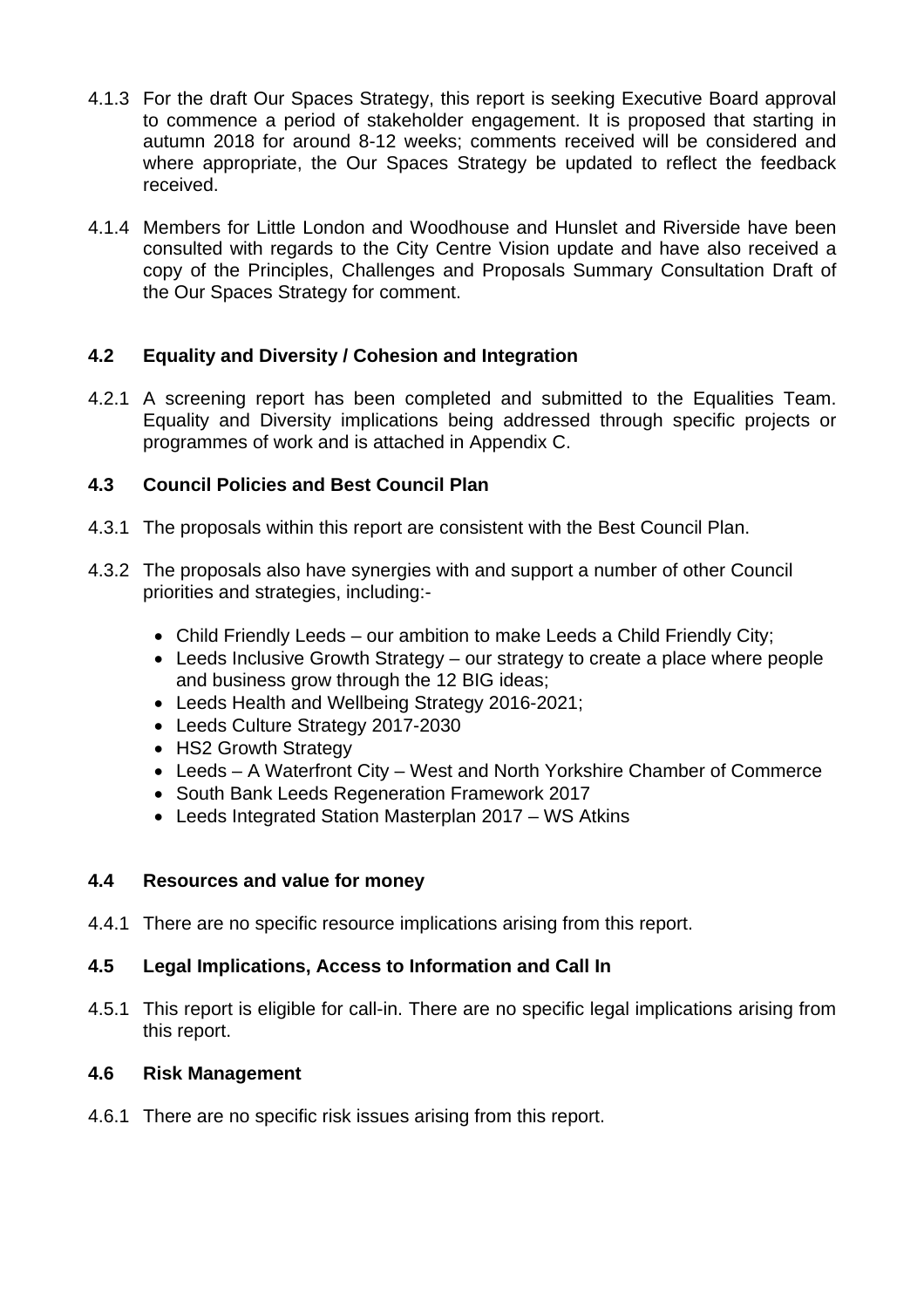## **5.0 Conclusions**

- 5.1 The ambition to be the **"Best City Centre by 2030**" remains but it is now timely to update the aspirations within the Vision, such that by 2030, Leeds City Centre will be renown as being world class, as being a City Centre for all; and as being a City Centre that feels as good as it looks.
- 5.2 Clarity of Vision and the refreshed aspirations contained in the report will aid even more agile and joined up working as we look to further integrate, manage and coordinate the varied and wide ranging programme of activities across a wide range of partners.
- 5.3 The proposal to seek Executive Board approval to engage with stakeholders about the draft Our Spaces Strategy couldn't be timelier. Never before has the Council set out such a bold ambition for the delivery of high quality City Centre public realm, with the development of the 7 Principles to benchmark the delivery of schemes against.
- 5.4 By engaging with stakeholders and seeking to adopt the draft Our Spaces Strategy early in the New Year, we will confirm our commitment to the creation of a world class, vibrant and inclusive City Centre, where our public realm is our greatest cultural asset.

### **6 Recommendations**

- 6.1 Executive Board is recommended to:
	- a) Reaffirm the Vision to be the "Best City Centre by 2030" and endorse the aspirations for the City Centre contained in this report.
	- b) Note the content, vision and ambition for the draft Our Spaces Strategy and approve the request to commence stakeholder engagement with a view to seeking its formal adoption early 2019, once consultation is complete.
	- c) Note that the Chief Asset Management & Regeneration Officer will be responsible for progressing the consultation on the Our Spaces Strategy.

# **7 Background documents1**

7.1 None.

<sup>&</sup>lt;sup>1</sup> The background documents listed in this section are available to download from the Council's website, unless they contain confidential or exempt information. The list of background documents does not include published works.